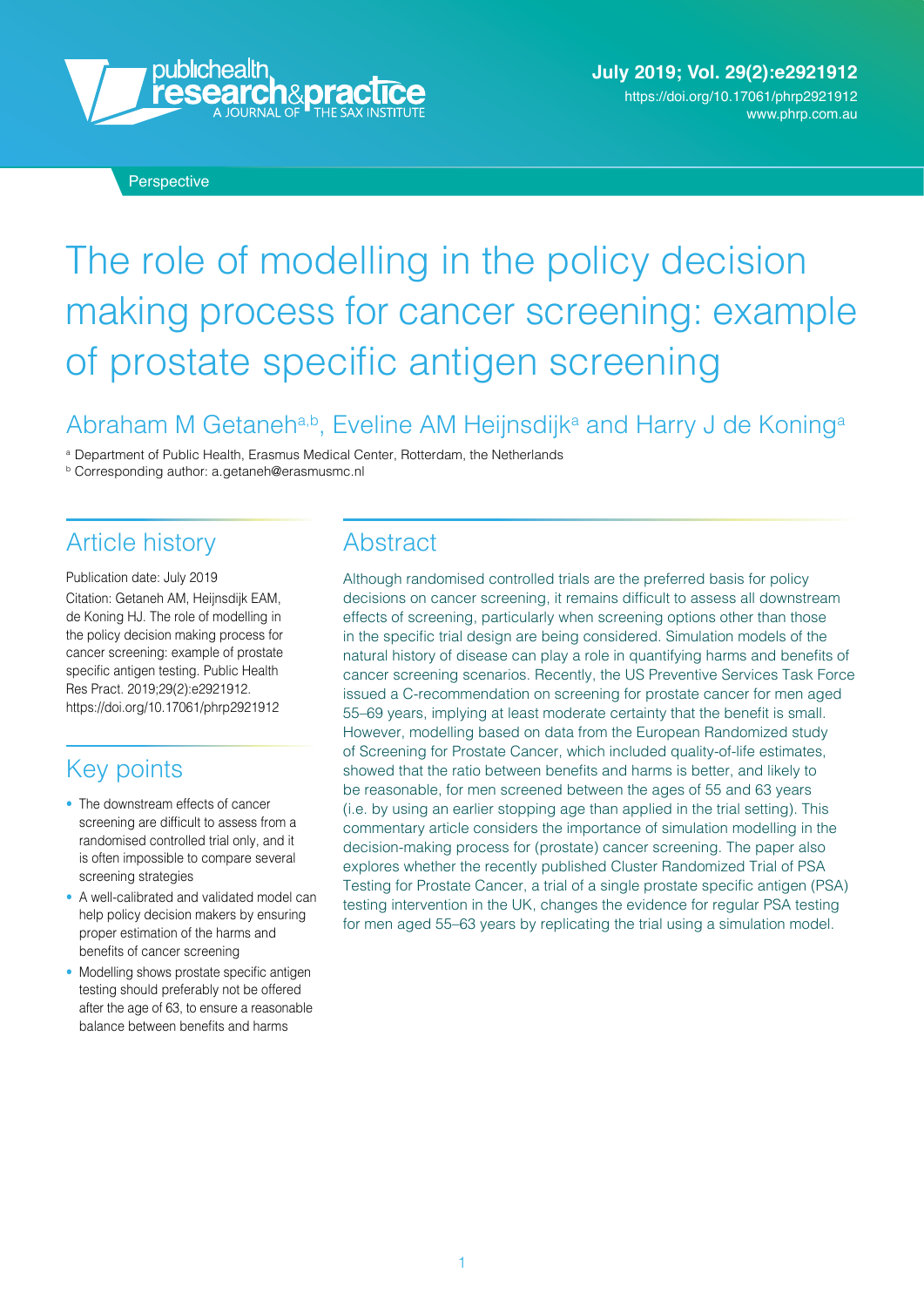### **Introduction**

Although randomised controlled trials (RCTs) are preferred as the basis for decisions regarding efficacy of cancer screening, it is almost impossible to directly assess long-term effects of screening such as overdiagnosis, overtreatment or life-years gained. This would, for instance, require a long or even lifelong follow-up of individuals in both the screening and control arms of such trials. Furthermore, finding the optimal screening strategy for a population would require formal comparisons of different screening strategies, which is impossible to do in a single RCT. This complexity of decision making has led to the need for (simulation) modelling of the natural history of disease. Modelling allows the impact of various screening strategies, as well as the long-term effects of cancer screening, to be assessed, provided that the model is well calibrated and validated.

There are numerous examples of such quantifications being a valuable source for policy decision making. For example, the US Preventive Services Task Force (USPSTF)1-3 used results from modelling studies by Cancer Intervention and Surveillance Modeling Network (CISNET) groups on lung, breast and colorectal cancer screening<sup>4-6</sup> to assess the optimum age at which to begin and end screening, the optimal screening interval, and the relative benefits and harms of different screening strategies. Similarly, the Dutch government has implemented a national program for colorectal cancer screening, for which the target age range, the type of test and the cut-off for referral were chosen based on modelling results from several pilot projects and predicted capacity needs for colonoscopy.7 The BreastScreen Australia Evaluation Advisory Committee (EAC), in its final report<sup>8</sup>, used evidence from modelling studies<sup>9,10</sup> on the effectiveness of breast cancer screening by age. A more recent Australian example was modelling to assess the possible benefits and cost-effectiveness of the renewed national cervical cancer screening program in Australia.<sup>11</sup>

### Prostate cancer screening

The risks and benefits of prostate specific antigen (PSA) testing for prostate cancer at a population level have been reviewed for decades, yet no country in the world has found sufficient evidence to fund an organised screening program. Reviews, including in Australia, have deemed that the harms outweigh the benefits at a population level, due primarily to the low specificity of the PSA test and the risks of unnecessary invasive treatments with significant side-effects.<sup>12</sup> Prostate cancer is nonetheless a good example of how (simulation) modelling can help to answer important questions about improved targeting of early detection interventions, such as at what age a man might be encouraged to have his

first PSA test and especially at what age a man who had already agreed to be tested might stop.

Existing guidelines on prostate specific antigen screening are contradictory.<sup>13,14</sup> For example, the USPSTF issued a C-recommendation on screening for prostate cancer for men aged 55–69 years, advising clinicians to inform men about the potential benefits (cancer deaths prevented, life-years gained and reduction of risk of advanced disease) and harms (overtreatment and living longer with the knowledge of a cancer diagnosis) of PSA screening.13 According to the USPSTF, a C-recommendation means there is at least moderate certainty that the benefit is small, and, therefore, selectively offering the test to individual patients based on professional judgement and patient preferences might be appropriate. Based on the 13-year follow-up of the European Randomized study of Screening for Prostate Cancer (ERSPC) trial, the USPSTF concluded that screening may prevent one to two prostate cancer deaths (over 13 years) per 1000 men screened, and 20–50% of men detected by screening may be overdiagnosed. The risk of overdiagnosis was calculated by comparing the number of cancers diagnosed in the screening group with the number diagnosed in the control group over follow-up years. However, estimating overdiagnosis over the given trial period only is often not enough, and, given the natural history of prostate cancer, longer follow-up is needed or has to be simulated.

Pashayan et al.<sup>15</sup> concluded that the benefit of prostate cancer screening in reducing advanced stage disease is counterbalanced by overdiagnosis, the latter being especially more frequent at older ages (65–69 years). Pinsky et al<sup>16</sup> concluded that the burden from diagnosis of indolent disease (i.e. tumours that are unlikely to become symptomatic during a man's lifetime) should be reduced by not diagnosing indolent disease at all and by not aggressively treating diagnosed indolent disease. One of the possible solutions for this could be stopping screening before the age of 69. A model which had been developed in the Australian context did not clearly indicate a favourable harm–benefit ratio for prostate cancer screening.17 A comprehensive Australian evaluation of the evidence also found no case for a PSA-based population screening program.<sup>18</sup> There may, however, be a role for modelling to help inform targeted approaches, beyond the guidance available through conventional evidence review.

### Predictions from a microsimulation analysis model (MISCAN)

A study using a microsimulation analysis (MISCAN) model, which was calibrated on ERSPC data and included quality-of-life estimates, showed that the ratio between benefits and harms is better for men screened at 55–63 years of age than for the broader age band (55–69/74) screened in the trial.19 The estimated effects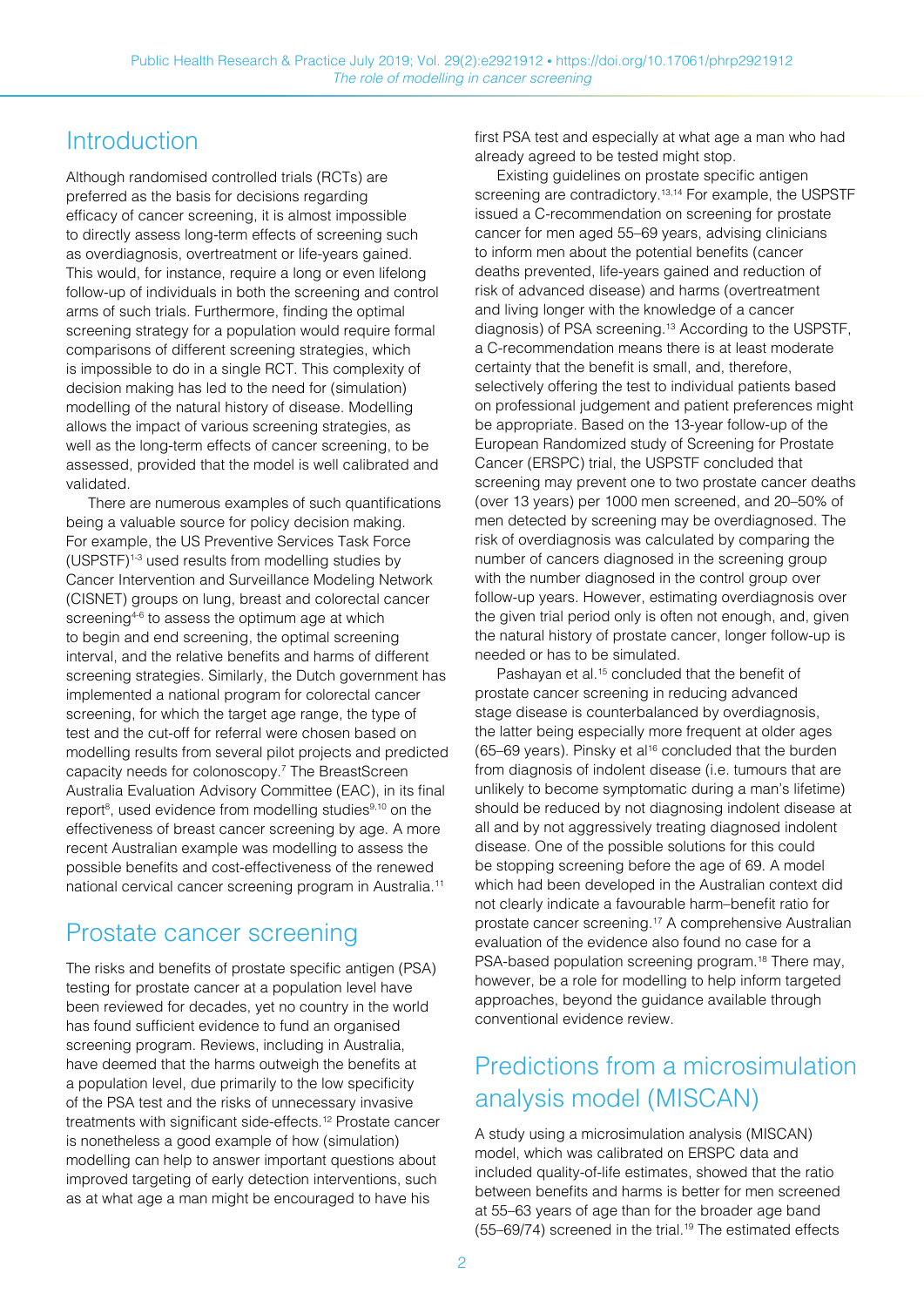of screening men in different age groups are shown in Table 1. Model simulation is over the lifetime and thus the numbers of prostate cancer deaths averted (5–10 per 1000 men) are larger than the prostate cancer mortality reduction found in the ERSPC trial at 13 years of followup. Screening in the 55–63 years age group leads to a smaller number of prostate cancer deaths averted – 7 per 1000 men, compared with 10 for the 55–69 years age group. However, the percentage loss in quality-adjusted life years (QALYs) – the difference between life years gained and QALYs gained divided by the life years gained – is smaller in the 55–63 years age group than in the 55–69 years age group; the number of overdiagnoses is also much lower (23 per 1000 men, compared with 49). Although the ratio between harms and benefits (overdiagnosis per prostate cancer death averted) is better for the initial core age group (55–69 years) than for the 64–69 years age group (who have the highest PSA test uptake in daily clinical practice), it is inferior to that for the 55–63 years age group (5.4 vs 3.2, respectively). This ratio of 3.2 between harms and benefits is almost similar to the ratio of 3 found by the UK independent breast screening panel.<sup>20</sup> The UK panel concluded that this ratio is acceptable for breast cancer screening.

Screening in the 55–63 years age group was found to have the best benefit and harm balance in this analysis. In such circumstances there may be a case for the USPSTF to consider a B-recommendation for PSA testing for the 55–63 or 55–59 years age groups, as this modelling indicates there is moderate certainty that the net benefit is moderate to substantial. Further work, including research that improves understanding of the complexities of overdiagnosis in these specific age groups, would add to the quality of information necessary to confidently recommend such a change.

### One-time testing (CAP trial) versus regular PSA testing (ERSPC)

The Cluster Randomized Trial of PSA Testing for Prostate Cancer (CAP), conducted in the UK with 408 825 men,

is now the largest RCT on PSA screening.<sup>21</sup> However, in the CAP trial men were offered only one PSA test, and about 36% of them accepted that offer. Therefore, in practice, the number of PSA tests in the CAP trial is less than performed in the ERSPC trial (82 299 and 140 040, respectively). The result from the CAP trial must therefore be interpreted bearing in mind the low acceptance rate (36%) and single test applied only at age 50.

We used a well-validated natural history model (MISCAN) to replicate the CAP trial, as best as we could, based on UK life tables, men screened by age, ERSPC incidence, treatment and survival rates, and assuming an 80% biopsy compliance and limited contamination rate of 2% per year. Analogous to experiences in the PLCO (Prostate, Lung, Colorectal and Ovarian Cancer Screening Trial)<sup>22</sup>, we assumed no difference in the natural history of prostate cancer, the performance of PSA testing and the benefit per screen in the UK compared with other countries in Europe or the US. Figure 1 shows our expected prostate cancer mortality curves for the screen and control arms of CAP. The small expected difference between the arms (given the one test at low compliance) is striking. We have estimated a prostate cancer mortality rate ratio of 0.94 after 10 years of followup, not much different from the observed point estimate of 0.96, and well within the 95% confdence interval (0.85, 1.08). Extending the prostate cancer mortality prediction to 15 and 20 years of follow-up did not alter our estimate (0.94 and 0.95 mortality rate ratio, respectively). Therefore, our conclusion is that although the CAP trial of a single PSA testing intervention did not show statistically significant differences in prostate cancer mortality after 10 years of follow-up, there may still be a potential mortality benefit demonstrated by microsimulation modelling. The low point estimate (4% statistically nonsignificant prostate cancer mortality reduction) observed in CAP cannot be interpreted to be inconsistent with the 27% benefit per screen as estimated from ERSPC, and confrmed in PLCO. This implies that, even when a trial shows no mortality benefit, well-validated modelling can strengthen the evidence on targeted interventions for improved early detection.

| Screening<br>age group<br>(years) | PC deaths<br>averted <sup>a</sup> | Overdiagnosed<br>cases <sup>a</sup> | Overdiagnosed<br>cases per PC<br>death averted | Life years<br>gained <sup>a</sup> | Life years<br>gained per<br>PC death<br>averted | QALYS<br>gained <sup>a</sup> | <b>QALYs</b><br>gained per<br>PC death<br>averted | $%$ loss in<br>QALY <sub>Sb</sub> |
|-----------------------------------|-----------------------------------|-------------------------------------|------------------------------------------------|-----------------------------------|-------------------------------------------------|------------------------------|---------------------------------------------------|-----------------------------------|
| $55 - 63$                         | 7.0                               | 23                                  | 3.2                                            | 62                                | 9.0                                             | 5 <sup>1</sup>               | 7.3                                               | 17                                |
| 64-69                             | 5.0                               | 35                                  | 7.0                                            | 39                                | 7.8                                             | 22                           | 4.4                                               | 43                                |
| $55 - 69$                         | 9.8                               | 49                                  | 5.4                                            | 83                                | 8.4                                             | 6 <sup>2</sup>               | 6.7                                               | 27                                |

#### **Table 1.** Estimated effects of screening men at 2-year intervals compared with no screening

PC = prostate cancer; QALYs = quality-adjusted life years

<sup>a</sup> Per 1000 men screened

**b** Percentage loss in QALYs calculated as the difference between life years gained and QALYs gained, divided by the life years gained.

Note: The model simulates lifetime follow-up. A prostate specific antigen threshold of 3 ng/mL and an 80% attendance to the screening was assumed.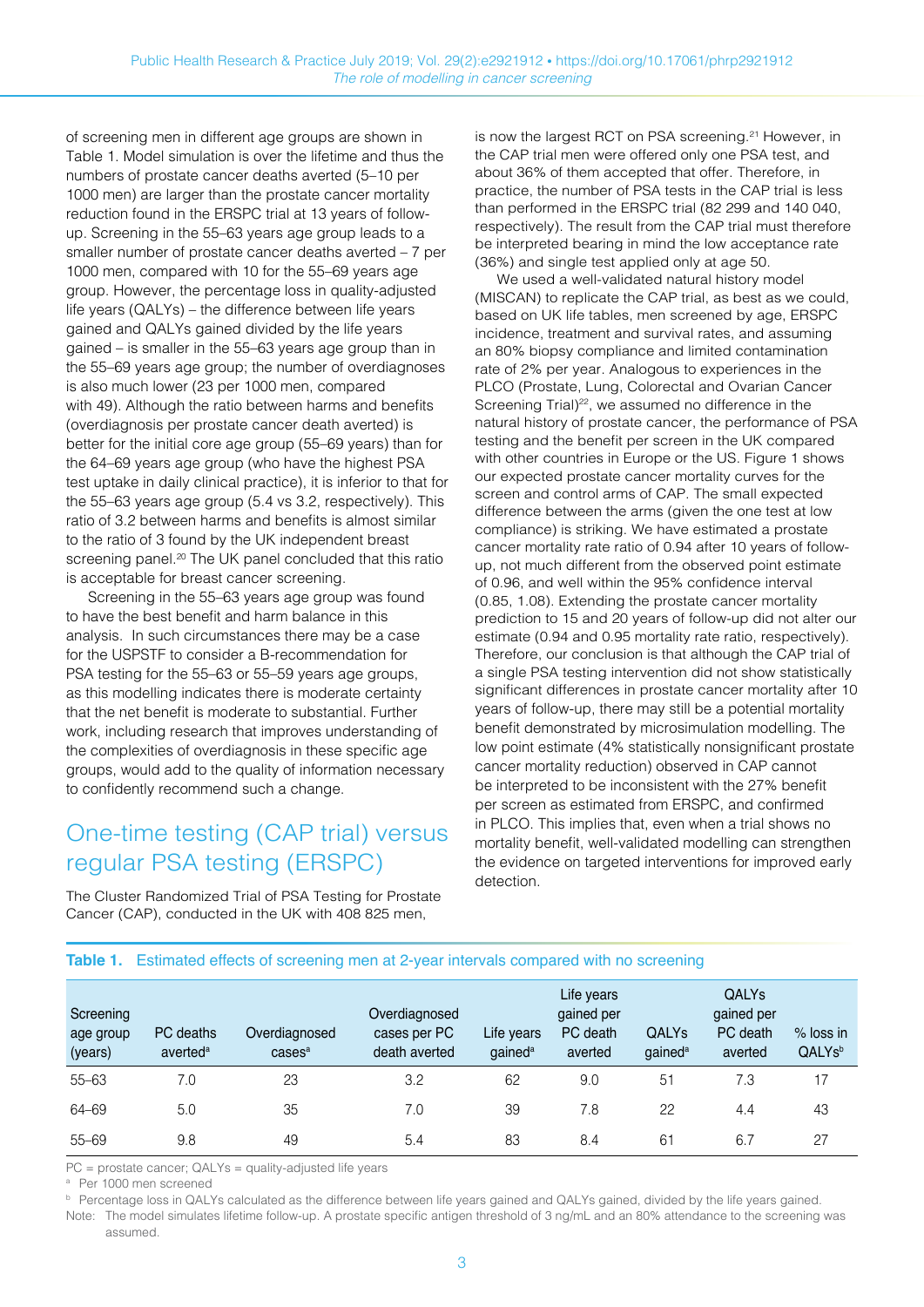#### **Figure 1.** Cumulative number of prostate cancer deaths in both arms of the CAP trial by follow-up years, as predicted by the MISCAN model



### Model validation

Validation is one of the main methods for achieving trust and confidence in healthcare models.<sup>23</sup> Model validation methods include: face validity, verification (or internal validity), cross validity, external validity and predictive validity; the latter has been suggested to be the most desirable method.23 In several modelling studies, the CISNET models have been replicated by independent researchers (with external validation by others). For example, the MISCAN prostate model was replicated by independent researchers based on the reporting of all basic parameters in our papers.24, 25 We have also described how the MISCAN model prediction of the impact of breast cancer screening fulfls predictive validity.26 In short, MISCAN model predictions for the impact of breast cancer screening on incidence, made in 1994 for a steady-state screening situation<sup>27</sup>, closely resemble the actual breast cancer incidence rates in 2010 in the Netherlands.

### **Conclusions**

A well-validated (simulation) model can play a crucial role in the development of sound cancer control policies, particularly when RCTs and other empirical studies are unable to give information regarding the harm–benefit ratio in the long run, and an optimum age or interval to screen, because of a lack of diverse trials. In this commentary article, we showed how modelling is useful to quantify the ratio between harms and benefits, and evaluated an age category with a better harm–benefit balance for prostate cancer screening than was applied in the trials to show efficacy.

# Acknowledgements

This publication was made possible by Grant Number U01 CA199338 from the National Cancer Institute as part of the Cancer Intervention and Surveillance Modeling Network, which supported the underlying development of the simulation model utilised. Its contents are solely the responsibility of the authors and do not necessarily represent the official views of the National Cancer Institute.

### Peer review and provenance

Externally peer reviewed, not commissioned.

# Competing interests

None declared.

### Author contributions

AG was responsible for the design, drafting, data analysis and editing of the manuscript. EH was responsible for the design, data analysis and editing of the manuscript. HdeK was responsible for the design, drafting, reviewing and editing of the manuscript, and supervising the work.

### References

- 1. Moyer VA. Screening for lung cancer: US Preventive Services Task Force recommendation statement. Ann Intern Med. 2014;160(5):330–38.
- 2. Siu AL. Screening for breast cancer: US Preventive Services Task Force recommendation statement. Ann Intern Med. 2016;164(4):279–96.
- 3. Bibbins-Domingo K, Grossman DC, Curry SJ, Davidson KW, Epling JW, García FAR, et al. Screening for colorectal cancer: US Preventive Services Task Force recommendation statement. JAMA. 2016;315(23):2564–75.
- 4. de Koning HJ, Meza R, Plevritis SK, Ten Haaf K, Munshi VN, Jeon J, et al. Benefits and harms of computed tomography lung cancer screening strategies: a comparative modeling study for the US Preventive Services Task Force. Ann Intern Med. 2014;160(5):311–20.
- 5. Mandelblatt JS, Stout NK, Schechter CB, Van Den Broek JJ, Miglioretti DL, Krapcho M, et al. Collaborative modeling of the benefits and harms associated with different US breast cancer screening strategies. Ann Intern Med. 2016;164(4):215–25.
- 6. Knudsen AB, Zauber AG, Rutter CM, Naber SK, Doria-Rose VP, Pabiniak C, et al. Estimation of benefits, burden, and harms of colorectal cancer screening strategies: modeling study for the US Preventive Services Task Force. JAMA. 2016;315(23):2595–609.